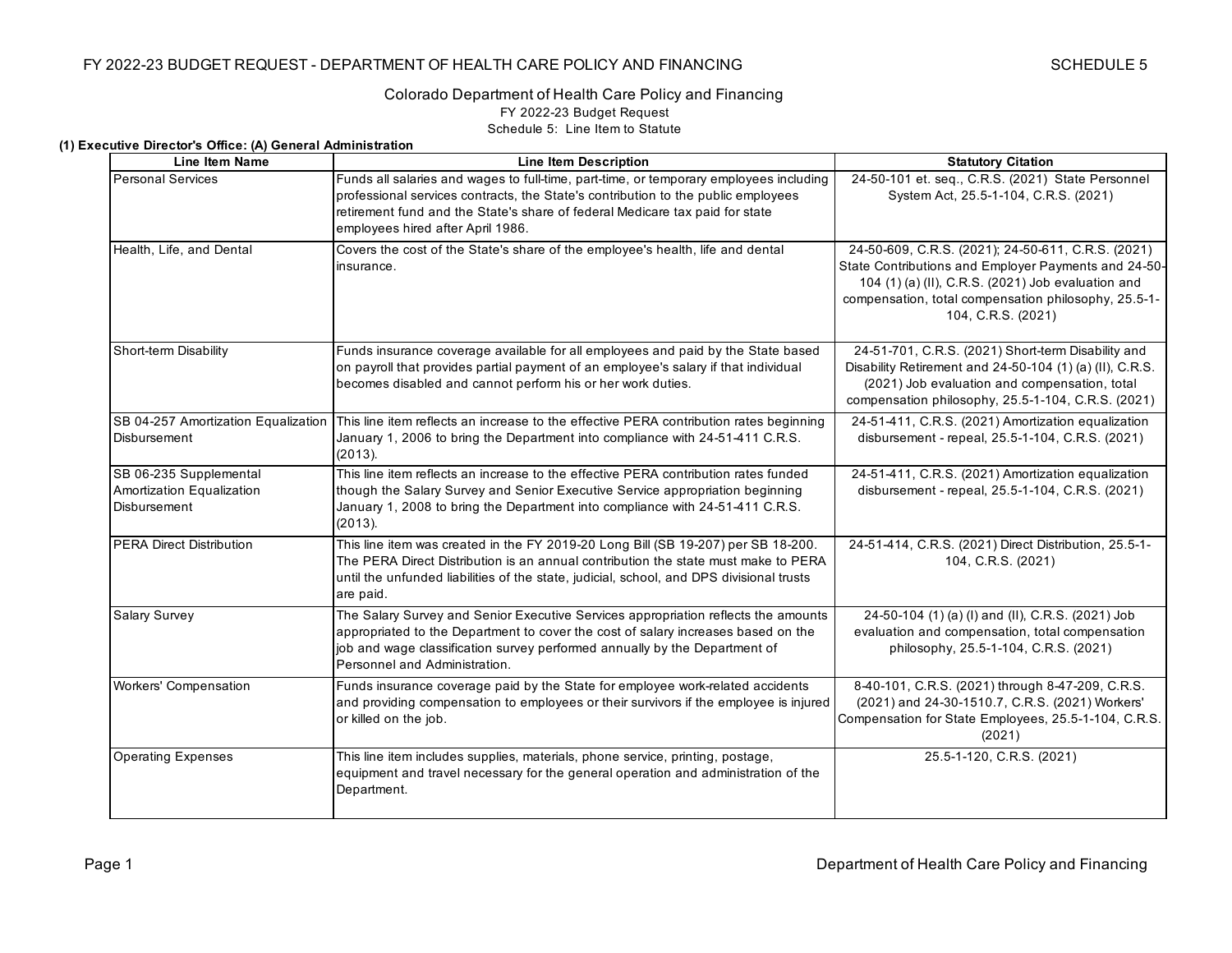| <b>Line Item Name</b>                                               | <b>Line Item Description</b>                                                                                                                                                                                                                                                                                                                                                           | <b>Statutory Citation</b>                                                                              |
|---------------------------------------------------------------------|----------------------------------------------------------------------------------------------------------------------------------------------------------------------------------------------------------------------------------------------------------------------------------------------------------------------------------------------------------------------------------------|--------------------------------------------------------------------------------------------------------|
| Legal Services                                                      | This line item represents the cost of purchasing legal services from the Department of<br>Law at an hourly rate set by the Governor's Office of State Planning and Budgeting.                                                                                                                                                                                                          | 25.5-1-120, C.R.S. (2021)                                                                              |
| Administrative Law Judge Services                                   | This line item is for the purchase of administrative law judge and paralegal services<br>from the Division of Administrative Hearings in the Department of Personnel and<br>Administration, and the appropriation for each affected State department is allocated<br>as a Statewide Common Policy. The State appropriates these funds based upon<br>actual utilization in prior years. | 24-30-1002, C.R.S. (2021) and 24-30-1003, C.R.S.<br>(2021) and 25.5-1-107 (1), C.R.S. (2021)           |
| Payment to Risk Management and<br><b>Property Funds</b>             | This is a statewide allocation appropriated to pay for two programs in the Department<br>of Personnel and Administration: The State Liability Program and the State Property<br>Program. The allocation is based on the value of the agency's property holdings<br>and an actuarially developed formula based on cash flow needs of each department.                                   | 24-30-1510, C.R.S. (2021) and 24-30-1510.5, C.R.S.<br>(2021)                                           |
| <b>Leased Space</b>                                                 | This line item is to provide office space for required staff.                                                                                                                                                                                                                                                                                                                          | 25.5-1-104, C.R.S. (2021)                                                                              |
| Capitol Complex Leased Space                                        | This line item includes the amount allocated to the Department based on the<br>Department's square foot usage in the Capitol Complex.                                                                                                                                                                                                                                                  | 25.5-1-104, C.R.S. (2021) and 24-30-1303, C.R.S.<br>(2021)                                             |
| Payments to OIT                                                     | This line item funds the Department's allocation for services provided by OIT,<br>including centralized computer services, provision and administration of the Colorado<br>State Network, information technology security, new OIT initiatives, and OIT's internal<br>office expenses.                                                                                                 | 24-37.5-604, C.R.S. (2021), 24-37.5-102 et seq.,<br>C.R.S. (2021) & 24-37.5-104 et seq., C.R.S. (2021) |
| <b>CORE Operations</b>                                              | Funds the Department's allocation for services related to the implementation and<br>ongoing support of the new statewide accounting system used by the Office of the<br>State Controller to record all state revenues and expenditures                                                                                                                                                 | 25.5-1-104, C.R.S. (2021)                                                                              |
| <b>General Professional Services and</b><br><b>Special Projects</b> | Includes any special projects or temporary projects that the Joint Budget Committee<br>or General Assembly funds each year as well as other on-going professional<br>contracts that the Department has that were previously funded in the Department's<br>personal services line item.                                                                                                 | 25.5-1-104, C.R.S., (2021)                                                                             |
|                                                                     | Also includes funding from the Nursing Home Penalty Cash Fund to provide grants to<br>nursing facilities to promote culture change.                                                                                                                                                                                                                                                    |                                                                                                        |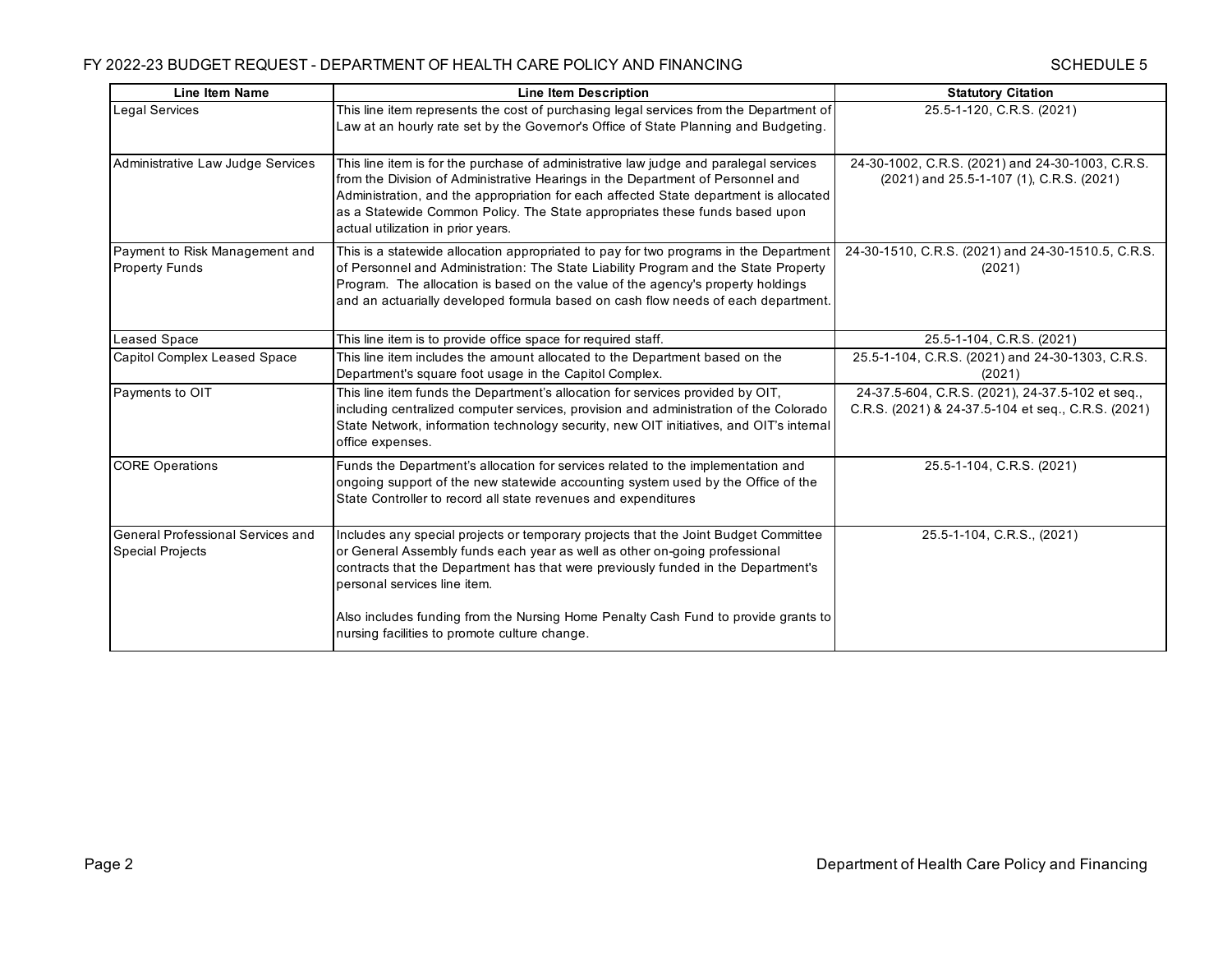| <b>Line Item Name</b>                                                                                          | <b>Line Item Description</b>                                                                                                                                                                                                                                                                                                                                                                                                                      | <b>Statutory Citation</b>                                               |  |  |
|----------------------------------------------------------------------------------------------------------------|---------------------------------------------------------------------------------------------------------------------------------------------------------------------------------------------------------------------------------------------------------------------------------------------------------------------------------------------------------------------------------------------------------------------------------------------------|-------------------------------------------------------------------------|--|--|
|                                                                                                                | (1) Executive Director's Office: (B) Transfers to Other Departments                                                                                                                                                                                                                                                                                                                                                                               |                                                                         |  |  |
| Transfer to Department of Public<br>Health and Environment Facility for<br>Survey and Certification            | Provides funding for survey and certification by the Department of Public Health and<br>Environment of nursing facilities, hospices, home health agencies, and home and<br>community based services agencies in accordance with applicable rules and<br>regulations.                                                                                                                                                                              | 25-1.5-103 (1), C.R.S. (2021)                                           |  |  |
| Transfer From the Department of<br>Human Services for Nurse Home<br>Visitor Program                            | Funds a program operated via an Interagency Agreement with the Department of<br>Human Services This program is funded by tobacco master settlement funds, and<br>was created as a result of SB 00-071. The program offers home visits by trained<br>nurses to first-time mothers eligible for Medicaid with incomes at or below 200 percent<br>of the federal poverty level and services are offered through the second birthday of<br>the child. | 25-31-101 et seq., C.R.S. (2021) Colorado Nurse Home<br>Visitor Program |  |  |
| Transfer to Department of Local<br>Affairs for Host Home Regulation                                            | This line item was created in the FY 2019-20 Long Bill (SB 19-207). It includes<br>funding for Department of Local Affairs for inspections and regulation of Medicaid<br>host home providers.                                                                                                                                                                                                                                                     | $C.R.S. 25.5-6-313(1)$                                                  |  |  |
| Transfer to Department of Public<br>Statistical Information                                                    | Funds a program operated via an Interagency Agreement with the Department of<br>Health and Environment for Prenatal Public Health and Environment to train health care providers in coordinating and<br>evaluating services for at-risk pregnant women with the goal of reducing low-weight<br>births.                                                                                                                                            | 25.5-5-309, C.R.S. (2021)                                               |  |  |
|                                                                                                                | Transfer to Department of Regulatory Provides funding for the Department of Regulatory Agencies for the Medicaid portion<br>Agencies for Nurse Aide Certification of the federal requirement (OBRA-87) to certify nurse aides working in Medicaid<br>facilities.                                                                                                                                                                                  | 12-38.1-101 et seq., C.R.S. (2021)                                      |  |  |
| Transfer to Department of Regulatory<br>Agencies for Reviews                                                   | Provides funding for the Department of Regulatory Agencies to perform sunset<br>reviews of the Department's programs and for regulation of Non-Emergent Medical<br>Transportation and Non Medical Transportation Providers.                                                                                                                                                                                                                       | 24-34-104, C.R.S. 40-10.1-302 (1) (b) (II) (2021)                       |  |  |
| Transfer to Department of Regulatory<br>Agencies for Regulation of Medicaid<br><b>Transportation Providers</b> | This line item funds limited regulation permits of Medicaid non-emergency<br>transportation providers pursuant to H.B. 16-1097 "Regulation of Medicaid Non-<br>Emergency Transportation Providers. Vehicle inspection costs are eligible for a 50<br>percent federal match, but other costs are 100 percent General Fund.                                                                                                                         | 40-10.1-302 (2) (b) (II), C.R.S.                                        |  |  |
| Transfer to Department of Education<br>for Public School Health Services<br>Administration                     | Provides funding for the administrative expenses of the Department of Education for<br>the Public School Health Services Program created in SB 97-101.                                                                                                                                                                                                                                                                                            | 25.5-5-318 (8) (b), C.R.S. (2021)                                       |  |  |
| Transfer to the Department of Local<br><b>Affairs for Home Modifications</b><br><b>Benefit Administration</b>  | This line item includes funding for the Division of Housing to administer the home<br>modification benefit under the Elderly, Blind and Disabled, Spinal Cord Injury,<br>Community Mental Health Supports, and Brain Injury Waivers                                                                                                                                                                                                               | 25.5-6-307 (1) (d), C.R.S. (2021)                                       |  |  |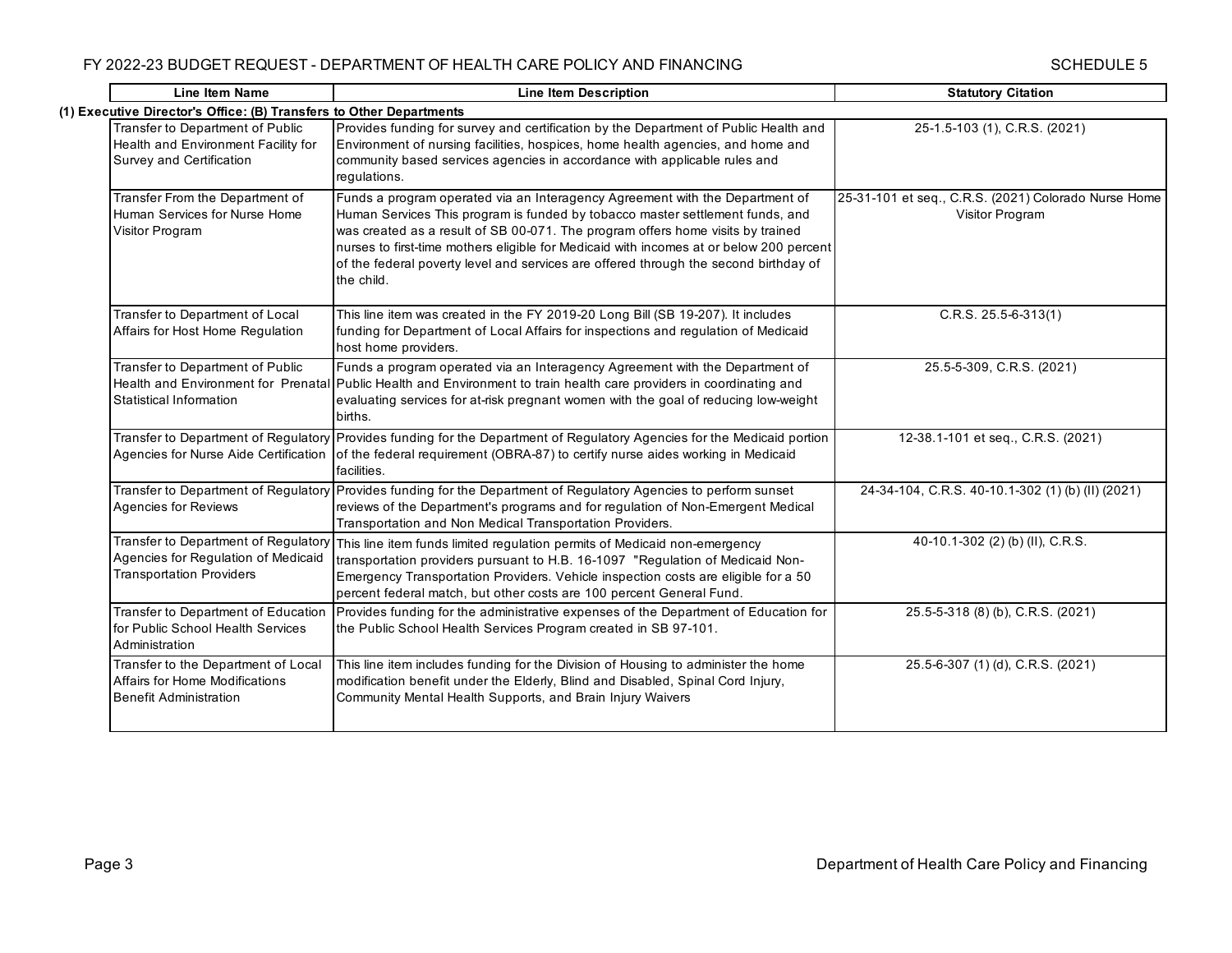| <b>Line Item Name</b>                                                                                  | <b>Line Item Description</b>                                                                                                                                                                                                                                                                                                                                                                                                                                                                                                                                                                                                        | <b>Statutory Citation</b>                                                                                                                     |
|--------------------------------------------------------------------------------------------------------|-------------------------------------------------------------------------------------------------------------------------------------------------------------------------------------------------------------------------------------------------------------------------------------------------------------------------------------------------------------------------------------------------------------------------------------------------------------------------------------------------------------------------------------------------------------------------------------------------------------------------------------|-----------------------------------------------------------------------------------------------------------------------------------------------|
|                                                                                                        | (1) Executive Director's Office: (C) Information Technology Contracts and Projects                                                                                                                                                                                                                                                                                                                                                                                                                                                                                                                                                  |                                                                                                                                               |
| Medicaid Management Information<br>System Maintenance and Projects                                     | Includes funding for the Medicaid Management Information System contract which<br>provides funding for the contract for the operation of the Medicaid Management<br>Information System used to pay Medicaid provider claims and provide management<br>information to assist the Department in the operation of the Medicaid program.<br>Also includes funding for HIPAA Web Portal maintenance which provides funding for<br>the costs for continued operations and maintenance of the Web Portal for access to<br>information by medical providers and program managers within the Department.<br>Required by federal regulations. | 25.5-4-204, C.R.S. (2021) Automated medical<br>assistance administration<br>25.5-4-105, C.R.S. (2021) Federal Requirements under<br>Title XIX |
| Colorado Benefits Management<br>Systems, Operating and Contract<br>Expenses                            | The line item consolidates CBMS funding from line items formerly in the Department's<br>DHS Medicaid-Funded Programs Long Bill group (7), including the former Colorado<br>Benefits Management Systems; HCPF Only Projects; and CBMS SAS-70 Audit line<br>items. This funding was consolidated to allow the Department to reimburse the<br>Governor's Office of Information Technology (OIT) directly, rather than the previous<br>administratively burdensome and unnecessary process of reimbursing OIT through<br>transactions with the Department of Human Services.                                                            | 25.5-5-101 C.R.S. (2021)                                                                                                                      |
| Colorado Benefits Management<br>Systems, Health Care and Economic<br>Security Staff Development Center | This line item provides funding used by the Department, in coordination with funding<br>through CDHS, to fund state staff who provide user training for county departments<br>of human/social services staff.                                                                                                                                                                                                                                                                                                                                                                                                                       | 25.5-5-101 C.R.S. (2021)                                                                                                                      |
| Health Information Exchange<br>Maintenance and Projects                                                | This line item was created in the FY 2014-15 Long Bill (HB 14-1336) to build<br>infrastructure allowing for the secure and private exchange of electronic client health<br>information among providers, labs, the Department, and other appropriate health<br>care entities.                                                                                                                                                                                                                                                                                                                                                        | 25.5-6-113 C.R.S. (2021)                                                                                                                      |
| Office of eHealth Innovations<br>Operations                                                            | This line item funds initiatives outlined in the Colorado Health IT Roadmap.<br>Executive Order B 2015-008 officially created the Governor's Office of eHealth<br>Innovation and the eHealth Commission to provide advice and guidance to the State<br>on advancing Health Information Technology in Colorado. The Department serves<br>as the fiscal agent leveraging the State's procurement, contracting, and accounting<br>established process to manage solicitations, contracts, and payments to vendors<br>and organizations on behalf of the new Office of eHealth Innovation.                                              | 25.5-1-205, C.R.S. (2021)                                                                                                                     |
| All-Payer Claims Database                                                                              | This line item pays for Medicaid's share of the All-Payer Claims Database (APCD) and<br>also includes \$500,000 General Fund for a scholarship program to promote access<br>to the APCD.                                                                                                                                                                                                                                                                                                                                                                                                                                            | 25.5-1-204 (4)(b), C.R.S. (2021)                                                                                                              |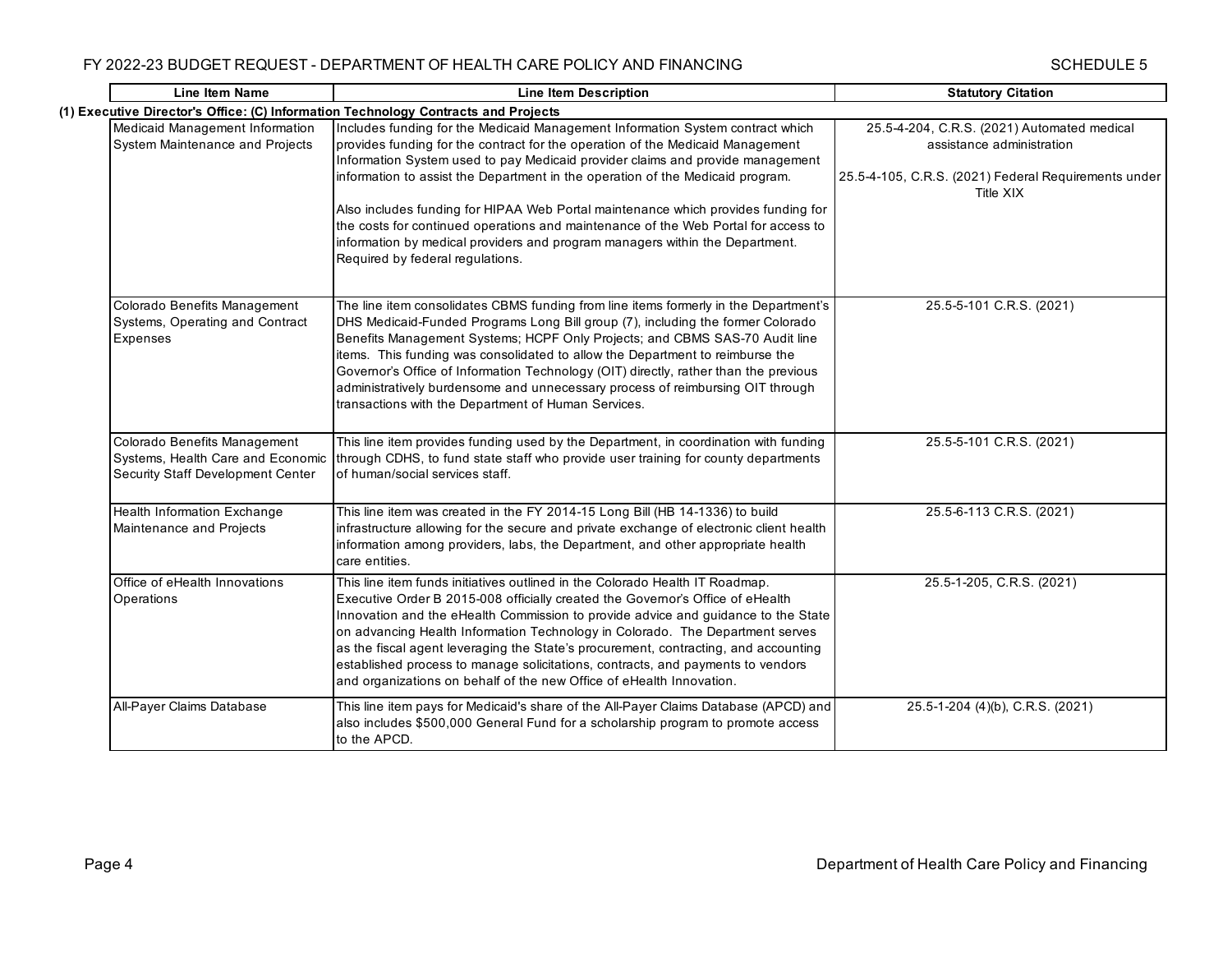| <b>Line Item Name</b>                                      | <b>Line Item Description</b>                                                                                                                                                                                                                                                                                                                                                                                                                                                                                                                                                                                                                                       | <b>Statutory Citation</b>                                                                                                                                                                     |
|------------------------------------------------------------|--------------------------------------------------------------------------------------------------------------------------------------------------------------------------------------------------------------------------------------------------------------------------------------------------------------------------------------------------------------------------------------------------------------------------------------------------------------------------------------------------------------------------------------------------------------------------------------------------------------------------------------------------------------------|-----------------------------------------------------------------------------------------------------------------------------------------------------------------------------------------------|
|                                                            | (1) Executive Director's Office: (D) Eligibility Determinations and Client Services                                                                                                                                                                                                                                                                                                                                                                                                                                                                                                                                                                                |                                                                                                                                                                                               |
| <b>Contracts for Special Eligibility</b><br>Determinations | Includes funding for Disability Determination Services which provides funding to<br>conduct federally mandated disability determinations for individuals waiting for<br>eligibility determinations of Supplemental Security Income or, if not financially eligible                                                                                                                                                                                                                                                                                                                                                                                                 | 25.5-4-105, C.R.S. (2021) Federal Requirements under<br>Title XIX                                                                                                                             |
|                                                            | for Supplemental Security Income, those who are potentially eligible for Medicaid due 25.5-6-104, C.R.S. (2021) Long-term care placements -<br>to a disability.                                                                                                                                                                                                                                                                                                                                                                                                                                                                                                    | comprehensive and uniform client assessment<br>instrument - long-term care access study - legislative                                                                                         |
|                                                            | Also includes funding for Nursing Facility Preadmission Screening and Resident<br>Review (PASRR) assessment which provides funding for screenings and reviews                                                                                                                                                                                                                                                                                                                                                                                                                                                                                                      | declaration                                                                                                                                                                                   |
|                                                            | mandated by federal law in OBRA-87 to determine appropriateness of nursing home<br>placements for individuals with major mental illnesses or developmental disabilities.                                                                                                                                                                                                                                                                                                                                                                                                                                                                                           | 25.5-4-205, C.R.S. (2021) Verification of Eligibility                                                                                                                                         |
|                                                            | Also funds training for community mental health centers to ensure the screenings<br>and reviews are properly conducted.                                                                                                                                                                                                                                                                                                                                                                                                                                                                                                                                            | 25.5-4-402.4 (3) (a), C.R.S. (2021) Colorado Healthcare<br>Affordability and Sustainability Enterprise                                                                                        |
|                                                            | Also includes funding for outstationing activities at hospitals in order for hospitals to<br>process applications for the Medicaid program. This funding<br>was created as a result of the passage of HB 09-1293, "Health Care<br>Affordability Act".                                                                                                                                                                                                                                                                                                                                                                                                              |                                                                                                                                                                                               |
| <b>County Administration</b>                               | Provides funding to county departments of social/human services for determining<br>eligibility for the Department's programs.                                                                                                                                                                                                                                                                                                                                                                                                                                                                                                                                      | 25.5-1-120 through 122, C.R.S. (2021)                                                                                                                                                         |
| <b>Medical Assistance Sites</b>                            | This line item funds Medical Assistance (MA) sites to conduct Medicaid eligibility<br>determination on location. MA sites offer additional points of contact for Medicaid<br>eligibility determination and eligibility workers are stationed at places such as schools,<br>clinics and hospitals in order to assist clients. These sites are required to meet the<br>same application processing performance standards and requirements that counties<br>are required to meet and support the Department's aim to have "no wrong door" in<br>determining client eligibility. Previously, MA sites were unfunded for their eligibility<br>determination activities. | 25.5-1-120 C.R.S. (2021)                                                                                                                                                                      |
| Administrative Case Management                             | Provides funding to county departments of social/human services for case<br>management related to the protection and care for children.                                                                                                                                                                                                                                                                                                                                                                                                                                                                                                                            | 25.5-1-120 through 122, C.R.S. (2021)                                                                                                                                                         |
| <b>Customer Outreach</b>                                   | Includes funding for outreach and case management services for the Early and<br>Periodic Screening, Diagnosis, and Treatment program required by federal<br>regulations and performed via contracts and agreements with counties, local<br>governments and other entities.                                                                                                                                                                                                                                                                                                                                                                                         | 25.5-5-102 (1) (g), C.R.S. (2021) Basic services for the<br>categorically needy - mandated services<br>25.5-5-406 (1) (a) (II), C.R.S. (2021) Required features<br>of the managed care system |
|                                                            | Also includes funding for contracting with an enrollment broker for choosing an<br>available health plan and to assist members to choose a primary care medical<br>provider (PCMP).                                                                                                                                                                                                                                                                                                                                                                                                                                                                                |                                                                                                                                                                                               |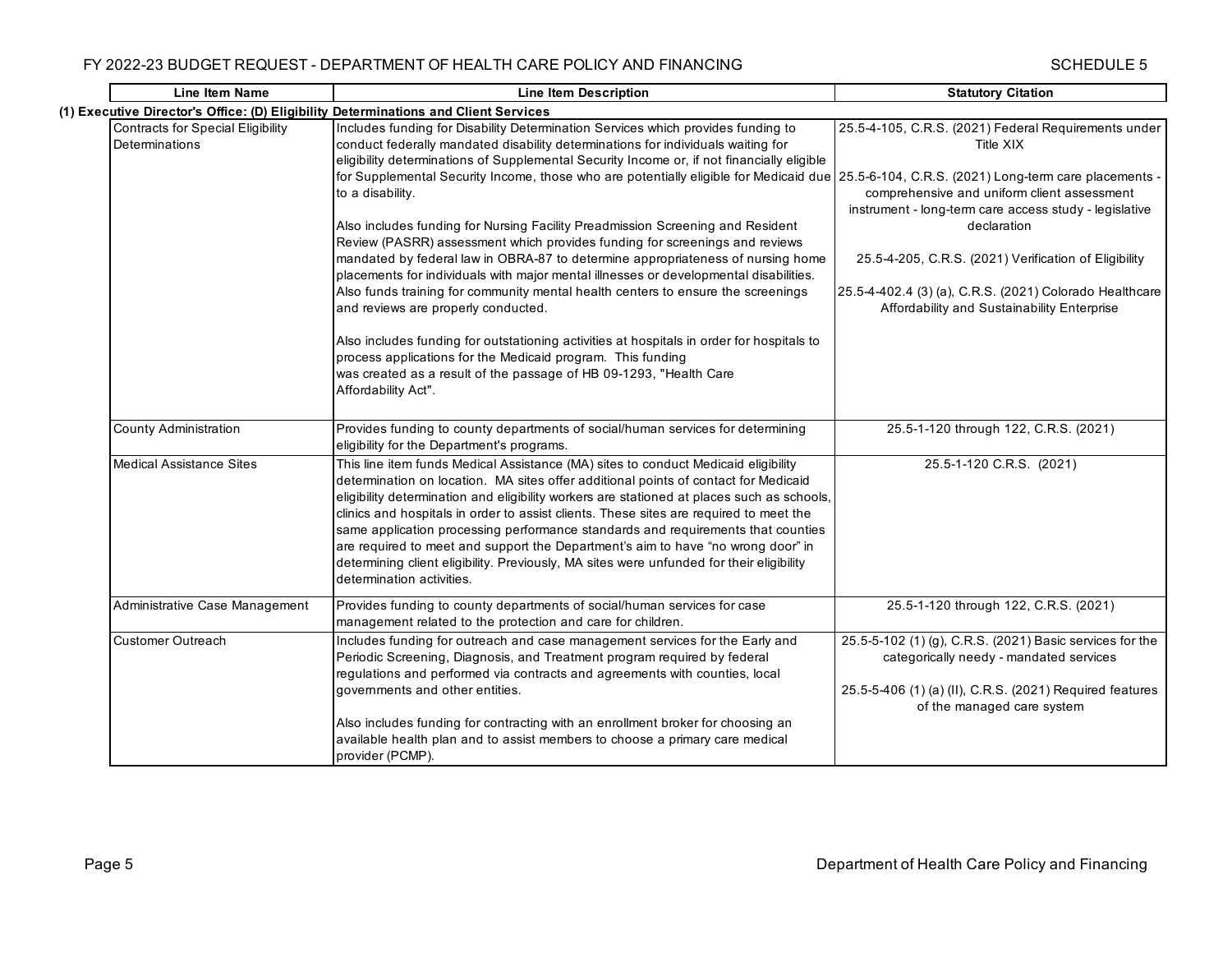| Line Item Name                                                   | <b>Line Item Description</b>                                                                                                                                                                                                                                                                                | <b>Statutory Citation</b>                                      |
|------------------------------------------------------------------|-------------------------------------------------------------------------------------------------------------------------------------------------------------------------------------------------------------------------------------------------------------------------------------------------------------|----------------------------------------------------------------|
| Centralized Eligibility Vendor<br><b>Contract Project</b>        | Provides funding for an eligibility modernization vendor. The vendor will conduct<br>eligibility activities for the Children's Basic Health Plan as well as new populations<br>pursuant to HB 09-1293 including the Medicaid buy-in for persons with disabilities<br>and adults without dependent children. | 25.5-4-102, C.R.S. (2021); and 25.5-4-402.4, C.R.S.<br>(2021). |
| Connect for Health Colorado<br><b>Eligibility Determinations</b> | This funding provides federal funds reimbursement to Connect for Health Colorado<br>for allowable eligibility determination and customer service costs they incur that<br>qualify as Certified Public Expenditures related to the administration of Medical<br>Assistance programs                          | 25.5-1-120 C.R.S. (2021)                                       |
|                                                                  | Eligibility Overflow Processing Center   This line item provides ongoing funding so the Department can contract with a<br>county or counties to oversee processing of the backlog of Medicaid and CHP+<br>applications, eligibility determinations, and redeterminations.                                   | 25.5-1-120 C.R.S. (2021)                                       |
| Returned Mail Processing                                         | This funds a vendor who will process returned mail generated by the Colorado<br>Benefits Management System (CBMS) for the State. This includes funding for<br>programs managed by the Department and Colorado Department of Human<br>Services.                                                              | 25.5-1-120 C.R.S. (2021)                                       |
| <b>Work Number Verification</b>                                  | Provides funding for the real-time verification of income during eligibility<br>determinations.                                                                                                                                                                                                             | 25.5-4-205 C.R.S (2021)                                        |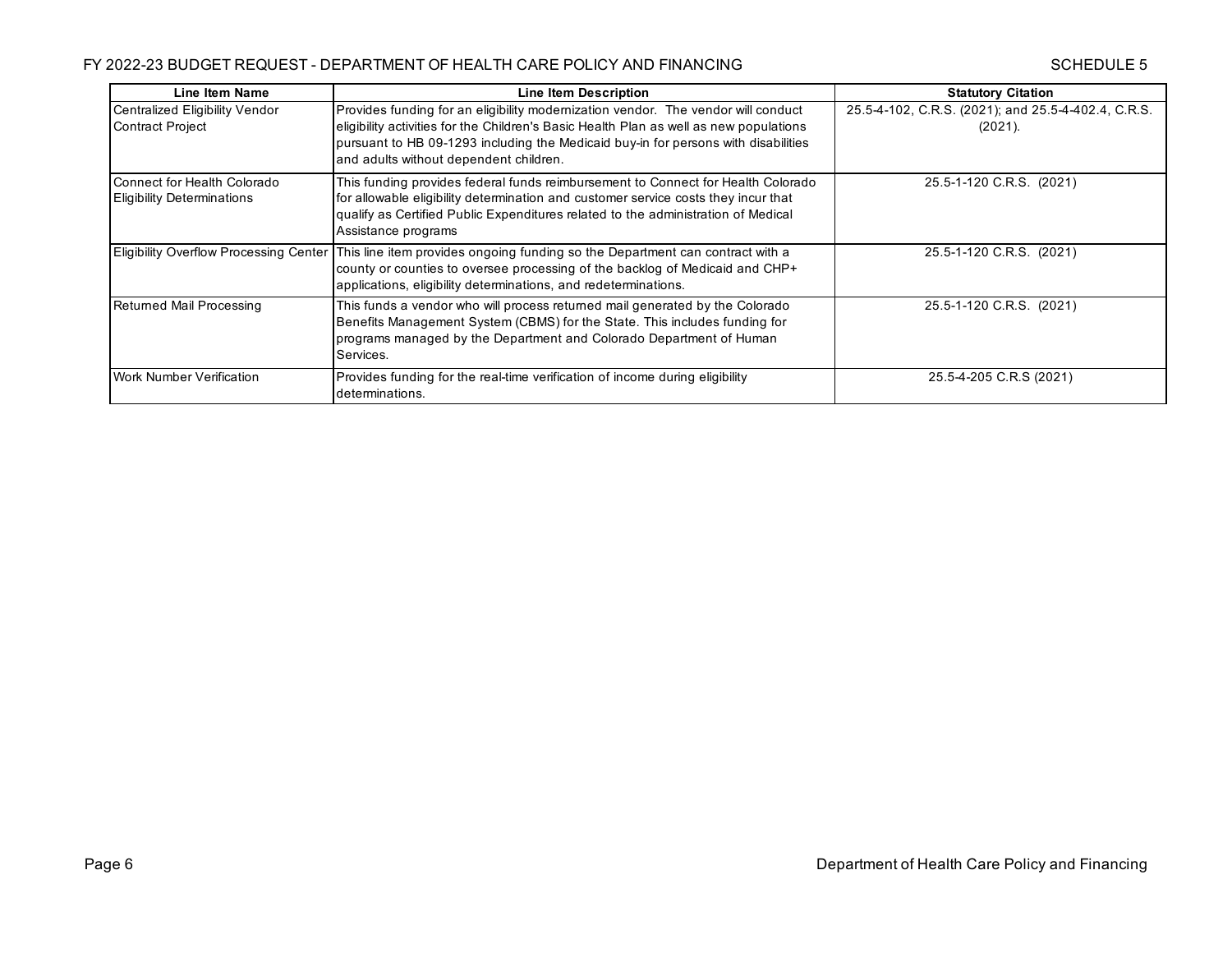| <b>Line Item Name</b>                                                         | <b>Line Item Description</b>                                                                                                                                                                                                                                                                                                                                                                                                                                                                                                                                                                                                                                                                                                                                                                                                                                                                                       | <b>Statutory Citation</b>                                                                                                                                                                                                                                                                                                                                                     |
|-------------------------------------------------------------------------------|--------------------------------------------------------------------------------------------------------------------------------------------------------------------------------------------------------------------------------------------------------------------------------------------------------------------------------------------------------------------------------------------------------------------------------------------------------------------------------------------------------------------------------------------------------------------------------------------------------------------------------------------------------------------------------------------------------------------------------------------------------------------------------------------------------------------------------------------------------------------------------------------------------------------|-------------------------------------------------------------------------------------------------------------------------------------------------------------------------------------------------------------------------------------------------------------------------------------------------------------------------------------------------------------------------------|
| (1) Executive Director's Office: (E) Utilization and Quality Review Contracts |                                                                                                                                                                                                                                                                                                                                                                                                                                                                                                                                                                                                                                                                                                                                                                                                                                                                                                                    |                                                                                                                                                                                                                                                                                                                                                                               |
| <b>Professional Services Contracts</b>                                        | Includes funding for Acute Care Utilization Review which provides funding for<br>performing prior authorization and post payment reviews for certain services to<br>determine medical necessity and appropriateness for those services.<br>Also includes funding for Long-term Care Utilization Review, which provides funding<br>for performing reviews for long term care services to determine medical necessity and<br>appropriateness for those services. In addition, the utilization review contractor<br>performs pre-admission screening and periodic continued stay reviews for Medicaid<br>clients seeking admittance to nursing facilities and home and community based<br>services waiver programs. Some of the reviews for long-term care programs are<br>required by federal requlations.                                                                                                           | 25.5-5-405, C.R.S. (2021) Quality Measurements; 25.5-<br>4-301(2), C.R.S. (2021) Recoveries - overpayments -<br>penalties - interest - adjustments<br>25.5-5-506, C.R.S. (2021) Prescribed drugs - utilization<br>review<br>42 CFR 456.703 (2009) Drug Use Review Program<br>25.5-5-411, C.R.S. (2021) Medicaid community mental<br>health services - administration - rules. |
|                                                                               | Also includes funding for the External Quality Review contract which assists the<br>Department in establishing quality measurements for services provided to Medicaid<br>clients and administering a quality measurement system. Included in the contract<br>scope are medical quality improvement studies, consumer surveys, data analysis and<br>quality and utilization indicators.<br>Also includes funding for Drug Utilization Review. Federal Regulations mandate the<br>drug utilization review function. The purpose of the program is to improve the quality<br>of pharmaceutical care by ensuring that prescriptions are appropriate and medically<br>necessary, and not likely to result in adverse medical effects. Drug Utilization Review<br>programs consist of prospective and retrospective drug use reviews, the application<br>of explicit predetermined standards and an educational program. |                                                                                                                                                                                                                                                                                                                                                                               |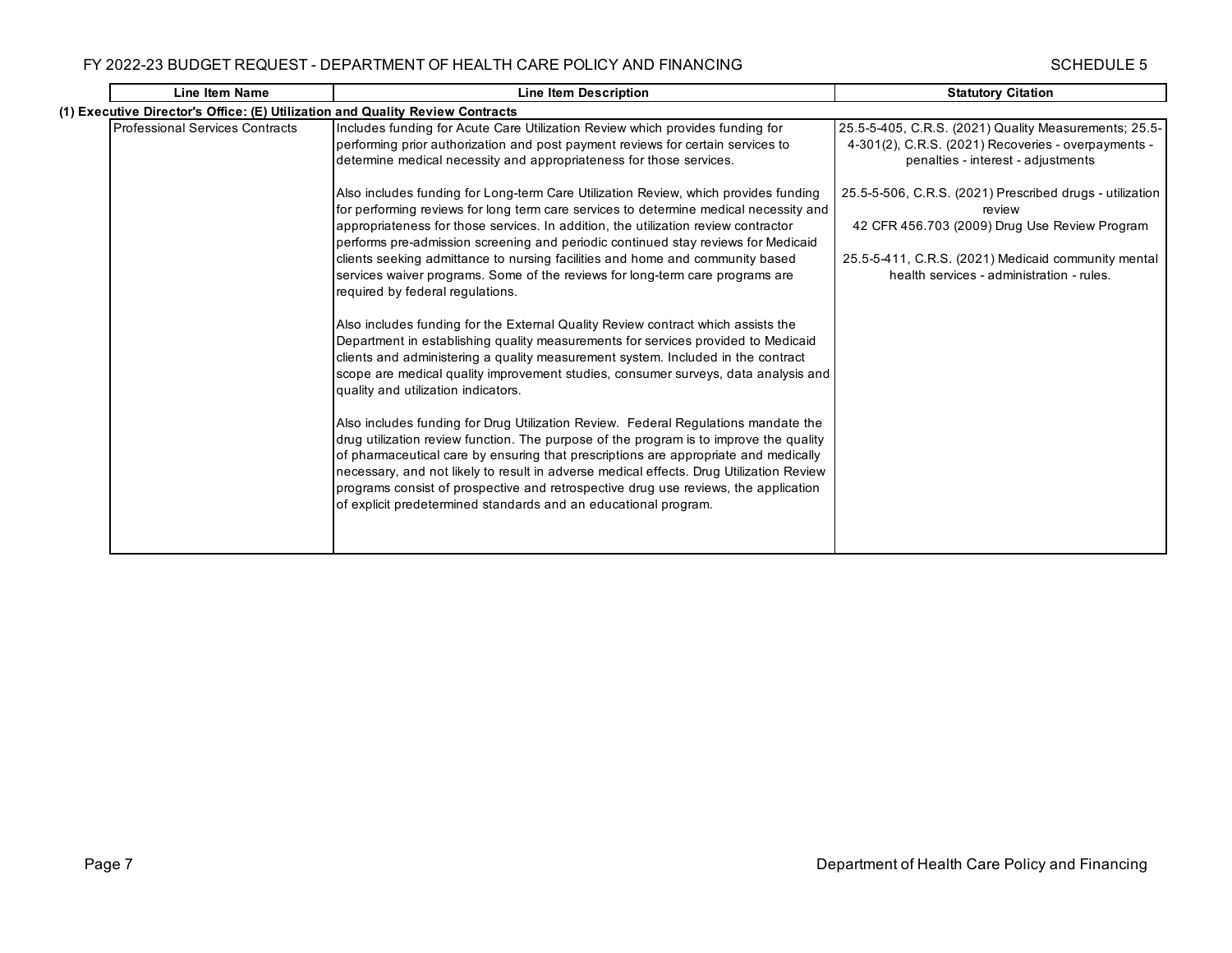| <b>Line Item Name</b>                                             | <b>Line Item Description</b>                                                                                                                                                                                                                                                                                                                                                                                                                                                                                                          | <b>Statutory Citation</b>                                                                                                                                                                                                                                     |  |  |
|-------------------------------------------------------------------|---------------------------------------------------------------------------------------------------------------------------------------------------------------------------------------------------------------------------------------------------------------------------------------------------------------------------------------------------------------------------------------------------------------------------------------------------------------------------------------------------------------------------------------|---------------------------------------------------------------------------------------------------------------------------------------------------------------------------------------------------------------------------------------------------------------|--|--|
| (1) Executive Director's Office: (F) Provider Audits and Services |                                                                                                                                                                                                                                                                                                                                                                                                                                                                                                                                       |                                                                                                                                                                                                                                                               |  |  |
| Professional Audit Contracts                                      | Includes funding for contracting with an independent accounting firm to perform<br>audits of nursing facility cost reports for rate setting.<br>Also includes funding for contracting with an independent accounting firm for audit of<br>cost and rate data for Medicaid hospitals, federally qualified health centers and rural<br>health clinics. The audited cost reports are the basis for setting annual facility rates                                                                                                         | 25.5-6-201 and 25.5-6-202, C.R.S. (2021) Nursing<br>facility reimbursement; 25.5-6-204, C.R.S. (2021)<br>Providers - reimbursement - fees - nursing facility;<br>25.5-4-401 (1) (a), C.R.S. (2021) Provider<br>reimbursement rules; 25.5-4-402, C.R.S. (2021) |  |  |
|                                                                   | to cover the reasonable and necessary costs of an efficiently run facility per federal<br>and State mandate.<br>Also includes funding to support annual financial audits of Single Entry Point<br>agencies.                                                                                                                                                                                                                                                                                                                           | Hospital reimbursement; 25.5-5-408 (1) (d), C.R.S.<br>(2021) Federally Qualified Health Centers<br>25.5-6-106, C.R.S. (2021) Single entry point system<br>and 25.5-6-107, C.R.S. (2021) Financing of single entry<br>point system                             |  |  |
|                                                                   | Also includes funding for the Payment Error Rate Measurement Project, with funding<br>appropriated in FY 2010-11. This project is to improve the accuracy of Medicaid<br>payments by conducting a statistical sampling of billing claims for the Medicaid and<br>Children's Basic Health Plan programs to ensure that proper reimbursement<br>payments are made.<br>In addition, this line item includes funding for a Colorado Indigent Care Program<br>(CICP) auditor and a Disproportionate Share Hospital (DSH) payments auditor. | 25.5-4-105, C.R.S. (2021) Federal Requirements under<br>Title XIX<br>25.5-4-402.4 (3) (a), C.R.S. (2021) Colorado Healthcare<br>Affordability and Sustainability Enterprise                                                                                   |  |  |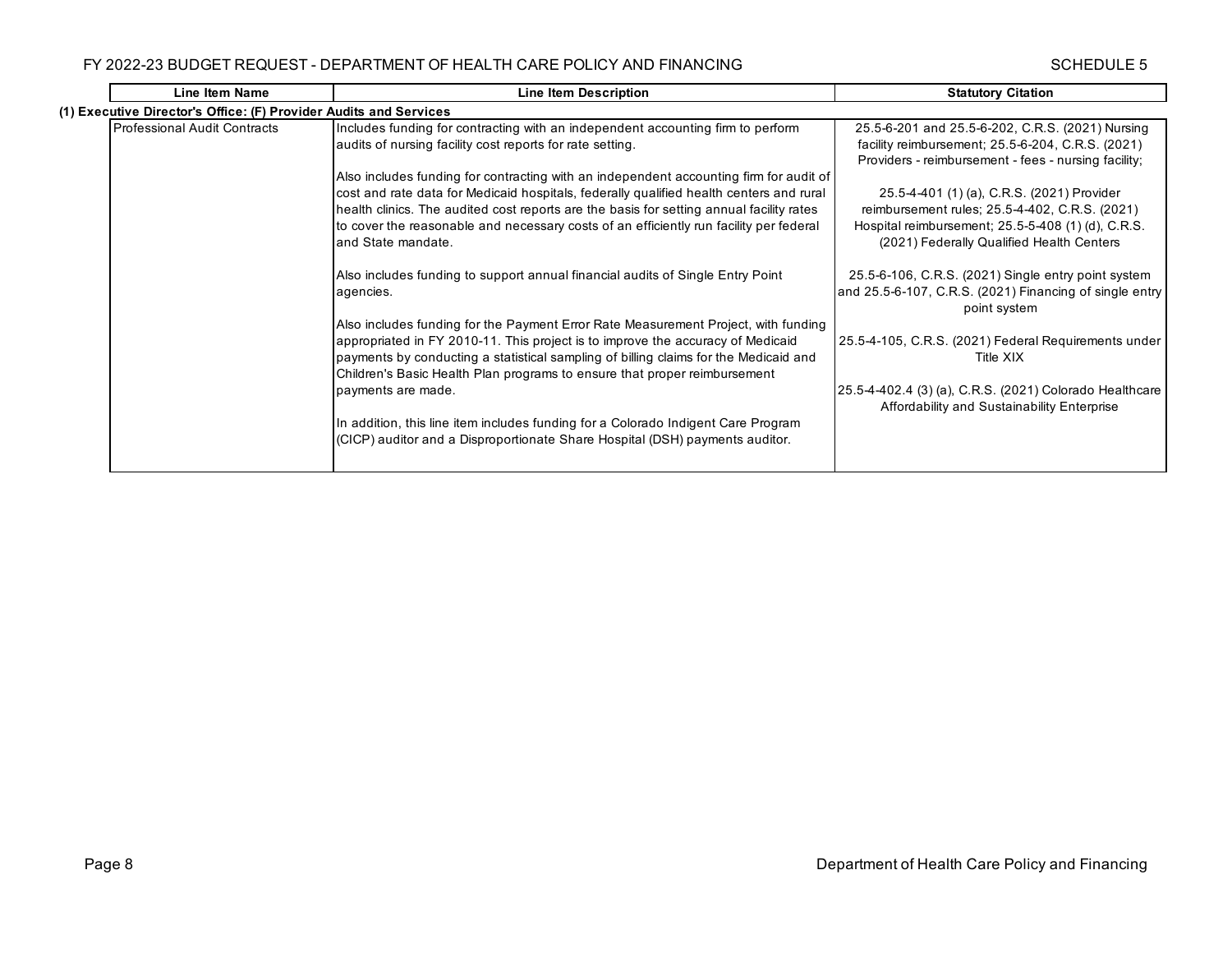| Line Item Name                                                                | <b>Line Item Description</b>                                                                                                                                                                                                                                                                                                                                                                                                                                        | <b>Statutory Citation</b>                                                                                                                                                                                                         |  |  |
|-------------------------------------------------------------------------------|---------------------------------------------------------------------------------------------------------------------------------------------------------------------------------------------------------------------------------------------------------------------------------------------------------------------------------------------------------------------------------------------------------------------------------------------------------------------|-----------------------------------------------------------------------------------------------------------------------------------------------------------------------------------------------------------------------------------|--|--|
| (1) Executive Director's Office: (G) Recoveries and Recoupment Contract Costs |                                                                                                                                                                                                                                                                                                                                                                                                                                                                     |                                                                                                                                                                                                                                   |  |  |
| <b>Estate Recovery</b>                                                        | Provides funding for a contractor operated program to recover funds from estates of<br>Medicaid clients over age 55, who reside in nursing facilities or are the recipients of<br>long term care. The Department contracts with a private sector entity that pursues<br>the recoveries on a contingency fee basis.                                                                                                                                                  | 25.5-4-301, C.R.S. (2021) Recoveries - overpayments -<br>penalties - interest - adjustments                                                                                                                                       |  |  |
| Third Party Liability Cost Avoidance                                          | Provides funding for contractor costs for up-to-date information on third-party health                                                                                                                                                                                                                                                                                                                                                                              | 25.5-4-301(4) through (6), C.R.S.                                                                                                                                                                                                 |  |  |
| Contract                                                                      | coverage.                                                                                                                                                                                                                                                                                                                                                                                                                                                           |                                                                                                                                                                                                                                   |  |  |
| (1) Executive Director's Office: (H) Recoveries and Recoupment Contract Costs |                                                                                                                                                                                                                                                                                                                                                                                                                                                                     |                                                                                                                                                                                                                                   |  |  |
| Indirect Cost Assessment                                                      | This line item was created to separately identify the overhead costs associated with<br>the operation of general government functions. Indirect cost recoveries are intended<br>to offset these overhead costs that otherwise would have been supported by the<br>General Fund, from cash and federally funded sources. Recoveries from cash and<br>federally-funded programs are calculated for statewide overhead costs by the Office<br>of the State Controller. | 24-75-112 C.R.S. (2021)                                                                                                                                                                                                           |  |  |
| (2) Medical Services Premiums                                                 |                                                                                                                                                                                                                                                                                                                                                                                                                                                                     |                                                                                                                                                                                                                                   |  |  |
| Medical and Long-Term Care<br>Services for Medicaid Eligible<br>Individuals   | Provides funding for authorized medical services provided to Medicaid eligible clients.                                                                                                                                                                                                                                                                                                                                                                             | 25.5-5-101 (1), C.R.S. (2021) Mandatory provisions -<br>eligible groups; 25.5-5-103 (1), C.R.S. (2021) Mandated<br>programs with special state provisions, 25.5-5-201 (1),<br>C.R.S. (2021) Optional provisions - optional groups |  |  |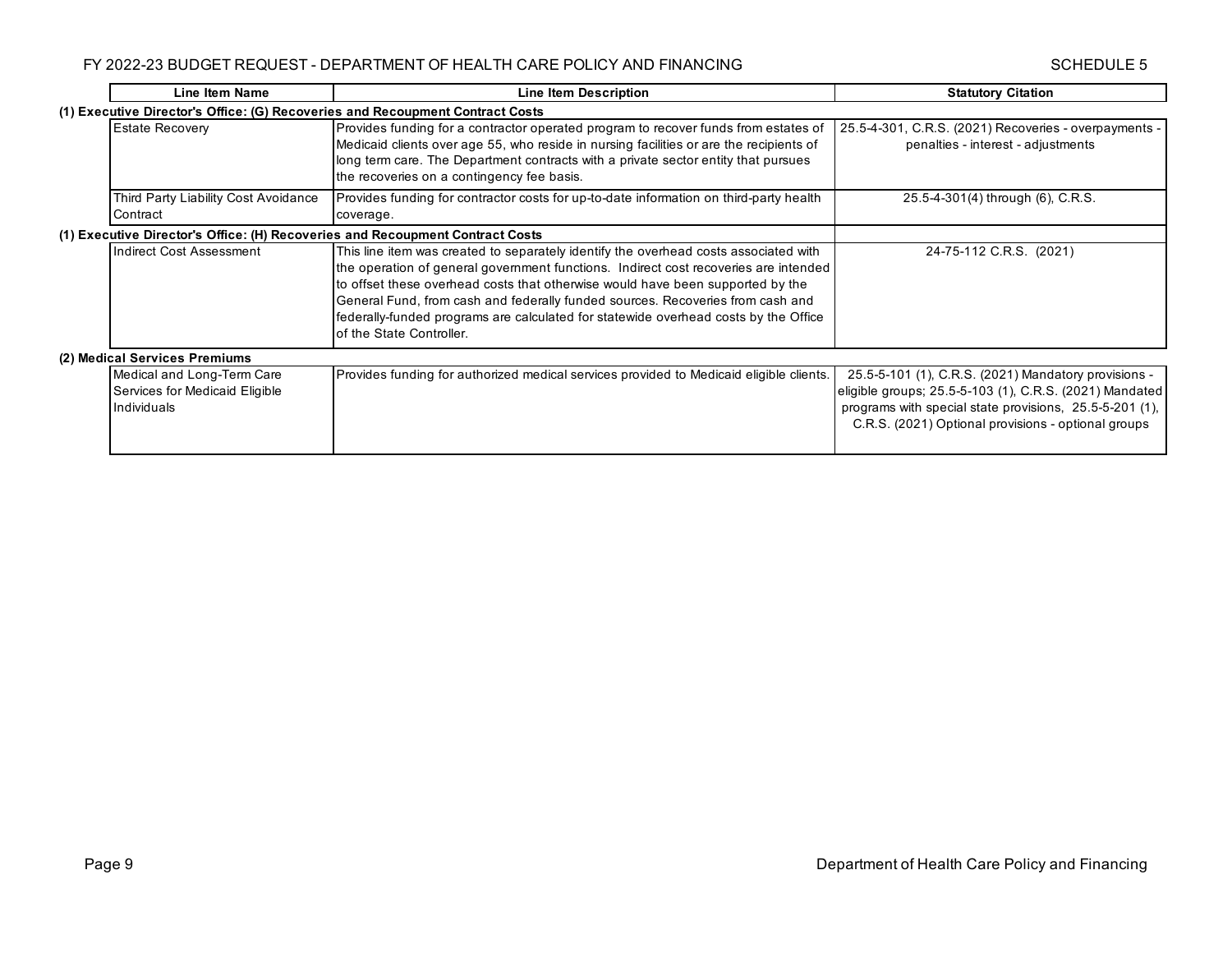| <b>Line Item Name</b>                    | <b>Line Item Description</b>                                                                                          | <b>Statutory Citation</b> |
|------------------------------------------|-----------------------------------------------------------------------------------------------------------------------|---------------------------|
| (3) Behavioral Health Community Programs |                                                                                                                       |                           |
| Behavioral Health Capitation             | Provides funding for capitation payments for providing services to individuals with                                   | 25.5-5-411, C.R.S. (2021) |
| Payments                                 | mental illness through community-based mental health programs.                                                        |                           |
| Behavioral Health Fee for Service        | Provides Medicaid reimbursement to non-Mental Health Center providers (including                                      | 25.5-5-411, C.R.S. (2021) |
| Payments                                 | hospitals, psychiatrists, psychologists, etc.) which are treating clients for mental                                  |                           |
|                                          | health related issues.                                                                                                |                           |
|                                          | (4) Office of Community Living; (A) Division of Intellectual and Developmental Disabilities; (1) Administrative Costs |                           |
| <b>Personal Services</b>                 | Funds salaries and wages to full-time, part-time, or temporary employees including                                    | 25.5-10-101 C.R.S. (2021) |
|                                          | professional services contracts.                                                                                      |                           |
| <b>Operating Expenses</b>                | This line item includes supplies, materials, phone service, printing, postage,                                        | 25.5-10-101 C.R.S. (2021) |
|                                          | equipment and travel necessary for the general operation and administration of the                                    |                           |
|                                          | Office.                                                                                                               |                           |
| Community and Contract                   | This line funds 70% of the costs for the Community and Contract Management                                            | 25.5-10-204 C.R.S. (2021) |
| Management System                        | System (CCMS), which is used to authorize services, bill for services, and collect                                    |                           |
|                                          | demographic data for people with intellectual and developmental disabilities. The                                     |                           |
|                                          | CCMS also tracks disability resources and contracts, as well as waiting list                                          |                           |
|                                          | information.                                                                                                          |                           |
| Support Level Administration             | This lines provides funds for the Community Centered Boards reimbursements for the                                    | 25.5-10-204 C.R.S. (2021) |
|                                          | administration of the Supports Intensity Scale (SIS) and support level evaluations.                                   |                           |
|                                          |                                                                                                                       |                           |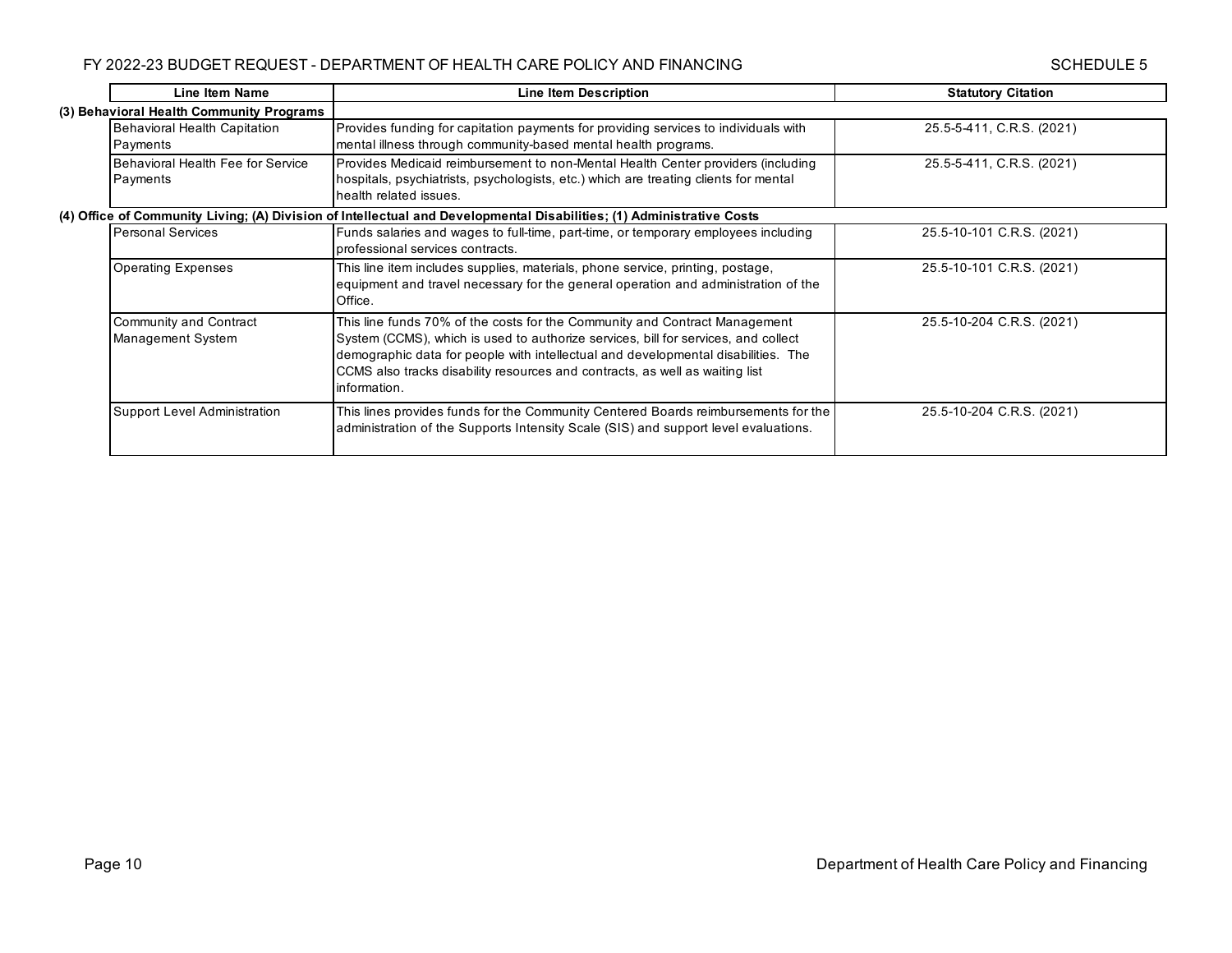| <b>Line Item Name</b>                                  | <b>Line Item Description</b>                                                                                                                                                                                                                                                                                                                                                                                                                                                                                                                                                                                              | <b>Statutory Citation</b>                                          |
|--------------------------------------------------------|---------------------------------------------------------------------------------------------------------------------------------------------------------------------------------------------------------------------------------------------------------------------------------------------------------------------------------------------------------------------------------------------------------------------------------------------------------------------------------------------------------------------------------------------------------------------------------------------------------------------------|--------------------------------------------------------------------|
|                                                        | (4) Office of Community Living; (A) Division of Intellectual and Developmental Disabilities; (2) Medicaid Programs                                                                                                                                                                                                                                                                                                                                                                                                                                                                                                        |                                                                    |
| <b>Adult Comprehensive Services</b>                    | Funding supports the HCBS-DD waiver, which provides services and supports to<br>persons with intellectual and developmental disabilities, allowing them to continue to<br>live in the community, yet within a 24-hour care model.                                                                                                                                                                                                                                                                                                                                                                                         | 25.5-10-206 et. seq., C.R.S. (2021)                                |
| <b>Adult Supported Living Services</b>                 | This line provides funding for the HCBS-SLS waiver which provides supported living<br>in the home or community to persons with intellectual and developmental disabilities.<br>Services include: day habilitation; consumer directed attendant support services;<br>homemaker; personal care; respite; supported employment; dental; vision; assistive<br>technology; behavioral services; home accessibility adaptation; mentorship; non-<br>medical transportation; personal emergency response systems; professional<br>therapeutic services; specialized medical equipment and supplies; and vehicle<br>modification. | 25.5-10-206 et. seq., C.R.S. (2021)                                |
| Children's Extensive Support<br>Services               | The HCBS-CES waiver provides various services for children who require nearly 24-<br>hour supervision due to the severity of the child's intellectual or developmental<br>disability. Services include: homemaker; personal care, respite, vision, adapted and<br>therapeutic recreation equipment; assistive technology; community connector; home<br>accessibility adaptation; professional therapeutic services; specialized medical<br>equipment and supplies; vehicle modifications; and parent education.                                                                                                           | 25.5-10-206 et. seg., C.R.S. (2021)                                |
| <b>Children's Habilitation Residential</b><br>Programs | This line item funds the Home and Community-based Services Children's Habilitation<br>Residential Program, which is a residential service and support program for children<br>and youth from birth to 21 years of age.                                                                                                                                                                                                                                                                                                                                                                                                    | 25.5-5-306, C.R.S. (2021)                                          |
| Case Management for People with<br><b>IDD</b>          | This line funds 24 Singe Entry Points (SEPs) and 20 Community-Centered Boards<br>(CCBs) to provide targeted case management and administrative case management<br>functions for the HCBS waivers. SEP functions are reimbursed through the SEP<br>contracts and include care planning and case managements services for HCBS<br>Waivers. CCB administrative case management functions are reimbursed through the<br>CCB contract and include intake and referral, functional needs assessment, quality<br>assurance activities, and supports intensity scale assessment.                                                  | 25.5-6-401 through 412 C.R.S. (2021); 25.5-10-206<br>C.R.S. (2021) |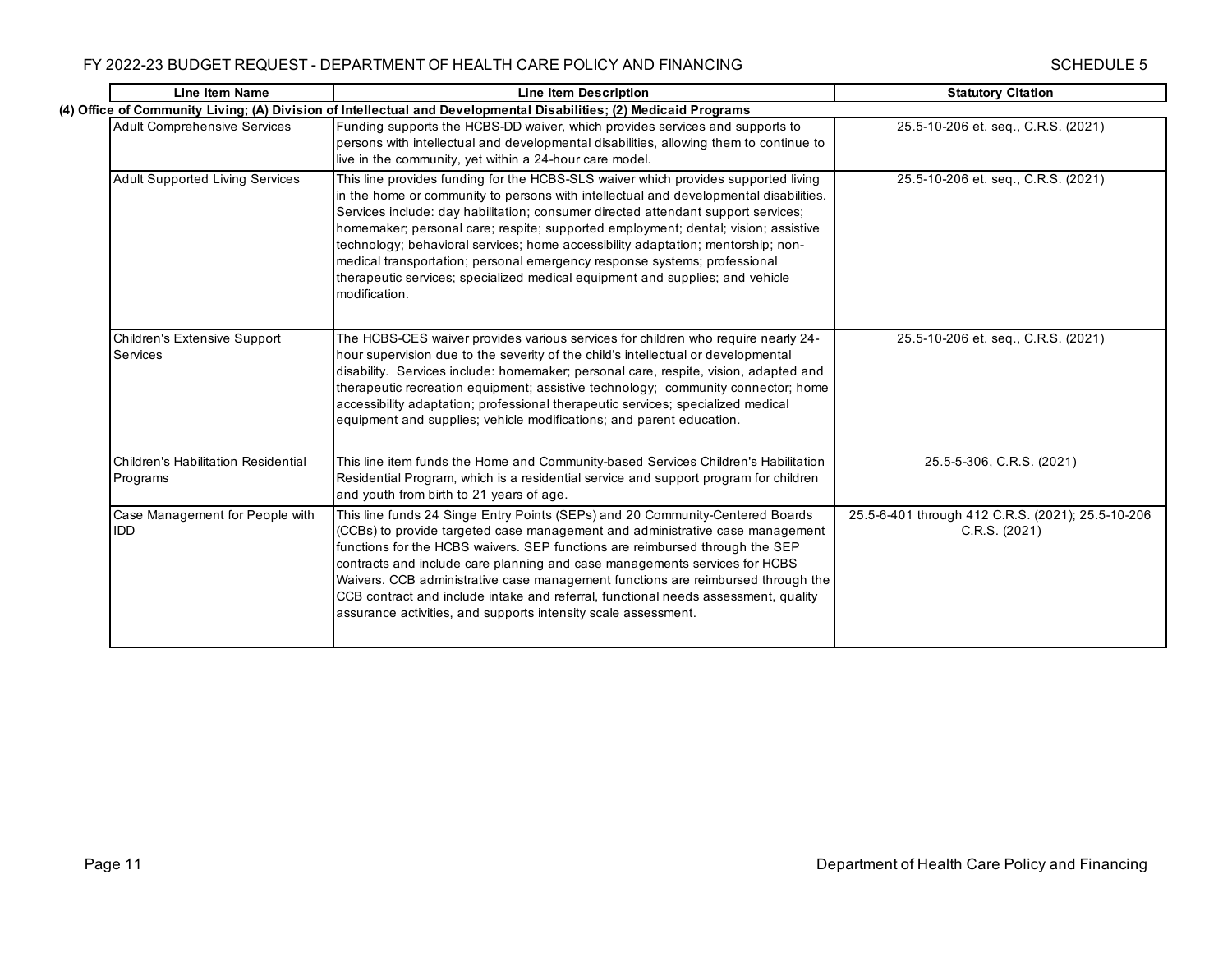| <b>Line Item Name</b>                                            | <b>Line Item Description</b>                                                                                                                                                                                                                                                                                                                                                                                                                                                                                                 | <b>Statutory Citation</b>           |
|------------------------------------------------------------------|------------------------------------------------------------------------------------------------------------------------------------------------------------------------------------------------------------------------------------------------------------------------------------------------------------------------------------------------------------------------------------------------------------------------------------------------------------------------------------------------------------------------------|-------------------------------------|
|                                                                  | (4) Office of Community Living; (A) Division of Intellectual and Developmental Disabilities; (3) State-only Programs                                                                                                                                                                                                                                                                                                                                                                                                         |                                     |
| <b>Family Support Services</b>                                   | The Family Support Services line provides financial support for families who have<br>children, including adult children, with developmental disabilities or delays with costs<br>that are beyond those normally experienced by other families. The primary purpose<br>of the Family Support Services Program is to keep families together in the family<br>home                                                                                                                                                              | 25.5-10-303(1), C.R.S. (2021)       |
| <b>State Supported Living Services</b>                           | The State Funded Supported Living Services (State-SLS) program is a State Only<br>program designed to provide supports to individuals with demonstrated needs in<br>order to remain in their community. Examples of services include prevocational<br>services, job coaching and development, respite, specialized habilitation, and<br>supported community connections. Ongoing case management activities include<br>intake and referral, assessment service plan development, monitoring, and waiting<br>list management. | 25.5-10-303(1), C.R.S. (2021)       |
| <b>State Supported Living Services</b><br>Case Management        | This line funds 20 Community-Centered Boards (CCBs) to provide administrative case<br>management functions for the three State Only programs. Administrative case<br>management functions are reimbursed through the CCB Contract and include intake<br>and referral, developmental disability and delay determination, assessment, service<br>plan development, service monitoring, and waiting list management.                                                                                                            | 25.5-10-303(1), C.R.S. (2021)       |
| Preventive Dental Hygiene                                        | This line item supports outreach services to match individuals needing dental care<br>with dentists willing to provide pro-bono dental care. Funding also goes to train<br>clients receiving developmental disability services and staff about preventive dentistry<br>and to educate both populations about how to access dental care                                                                                                                                                                                       | 25.5-10-220 et. Seq., C.R.S. (2021) |
| Supported Employment Provider and<br>Certification Reimbursement | This line provides reimbursement to supported employment providers once their staff<br>obtain a nationally recognized supported employment training certificate or<br>certification.                                                                                                                                                                                                                                                                                                                                         | 25.5-10-204 (2) (k), C.R.S. (2021)  |
| Supported Employment Pilot<br>Program                            | This line item was created in the FY 2019-20 Long Bill (SB 19-207) and funds a<br>three year pilot program that makes incentive and value-based payments to<br>supported employment providers for individuals with I/DD, based on employment<br>outcomes, such as whether or not a person is able to maintain employment over<br>time. The pilot is a three-year initiative and includes data and evaluation<br>requirements.                                                                                                | 8-84-106, C.R.S. (2021)             |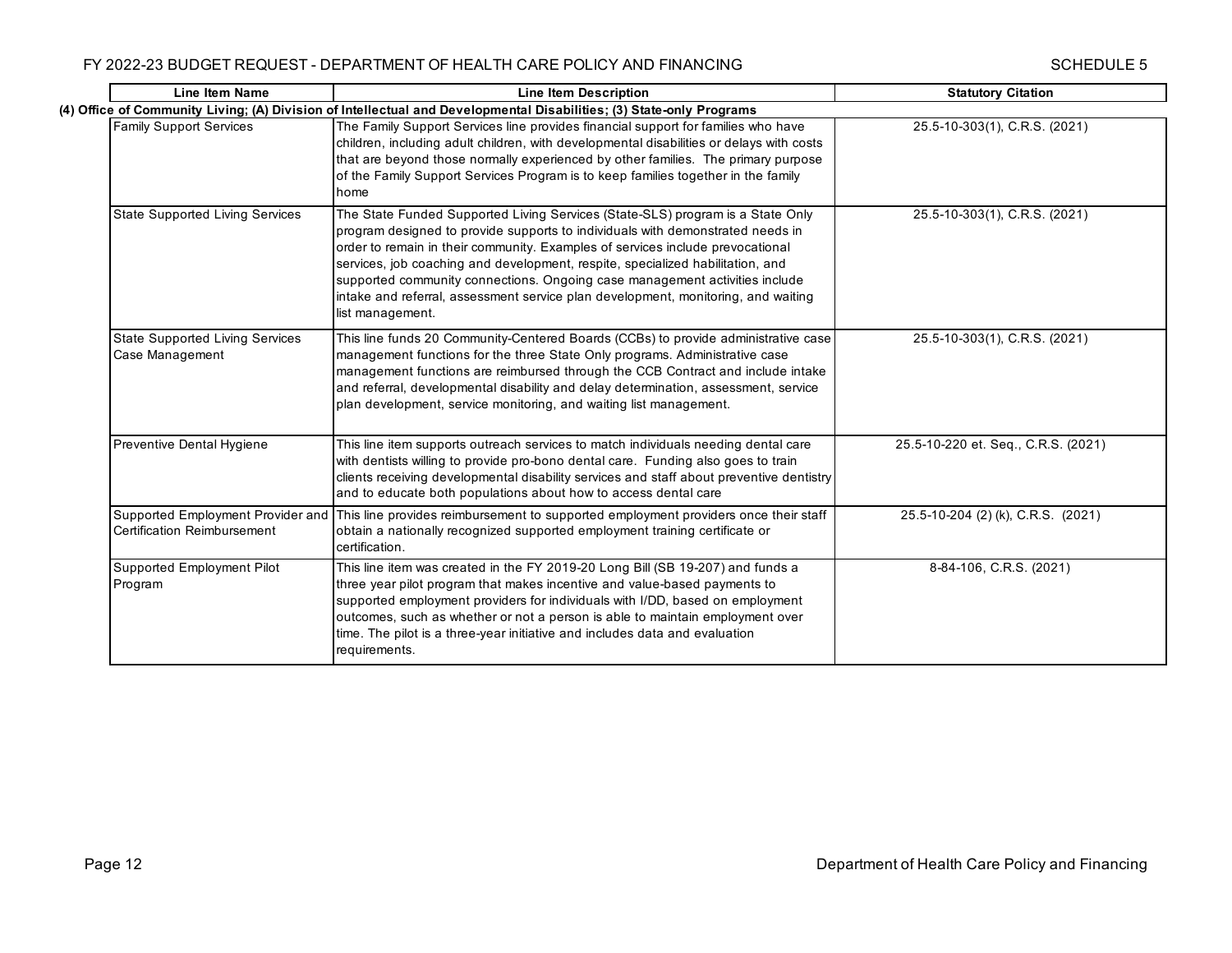| Line Item Name                                                  | Line Item Description                                                                                                                                                                                                                                                                                      | <b>Statutory Citation</b>                                                                                                               |  |
|-----------------------------------------------------------------|------------------------------------------------------------------------------------------------------------------------------------------------------------------------------------------------------------------------------------------------------------------------------------------------------------|-----------------------------------------------------------------------------------------------------------------------------------------|--|
| (5) Indigent Care Program                                       |                                                                                                                                                                                                                                                                                                            |                                                                                                                                         |  |
| <b>Safety Net Provider Payments</b>                             | Provides partial reimbursement to hospital and clinic providers for medical services<br>rendered to the State's non-Medicaid, uninsured or underinsured low-income<br>residents. Individuals have income with assets at or below 250% of the federally<br>poverty level and are not eligible for Medicaid. | 25.5-3-108 (1) - (5), C.R.S. (2021)<br>25.5-3-104, C.R.S. (2021) Program for the medically<br>indigent established                      |  |
| <b>Pediatric Specialty Hospital</b>                             | Provides funding to offset a portion of a Medicaid clinic-based provider's<br>uncompensated costs to provide medical care to indigent children.                                                                                                                                                            | 24-22-117 (1) (c) (l) (B), C.R.S. (2021)                                                                                                |  |
| Appropriation from Tobacco Tax<br>Cash Fund to the General Fund | Provides revenue from the Tobacco Tax Cash Fund to the State's General Fund for<br>health-related purposes.                                                                                                                                                                                                | 24-22-117 (1) (c), C.R.S. (2021)                                                                                                        |  |
| Primary Care Fund Program                                       | Provides funding to health care providers that provide services to Colorado's low-<br>income uninsured or underinsured citizens.                                                                                                                                                                           | 24-22-117 (2) (b) (l), C.R.S. (2021)                                                                                                    |  |
| Children's Basic Health Plan<br>Administration                  | Funds the costs of contracts to provide for the administration of the Children's Basic<br>Health Plan.                                                                                                                                                                                                     | 25.5-8-111, C.R.S. (2021) Contracts for administration<br>of Children's Basic Health Plan and 25.5-8-107 (4),<br>C.R.S. (2011)          |  |
| Children's Basic Health Plan Medical<br>and Dental Costs        | Funds the costs of authorized medical services to eligible low-income children and<br>pregnant women enrolled in the Children's Basic Health Plan.                                                                                                                                                         | 25.5-8-107 (1) (a) (I), C.R.S. (2021) Schedule of<br>services for Children's Basic Health Plan - medical; 25.5-<br>8-109, C.R.S. (2021) |  |